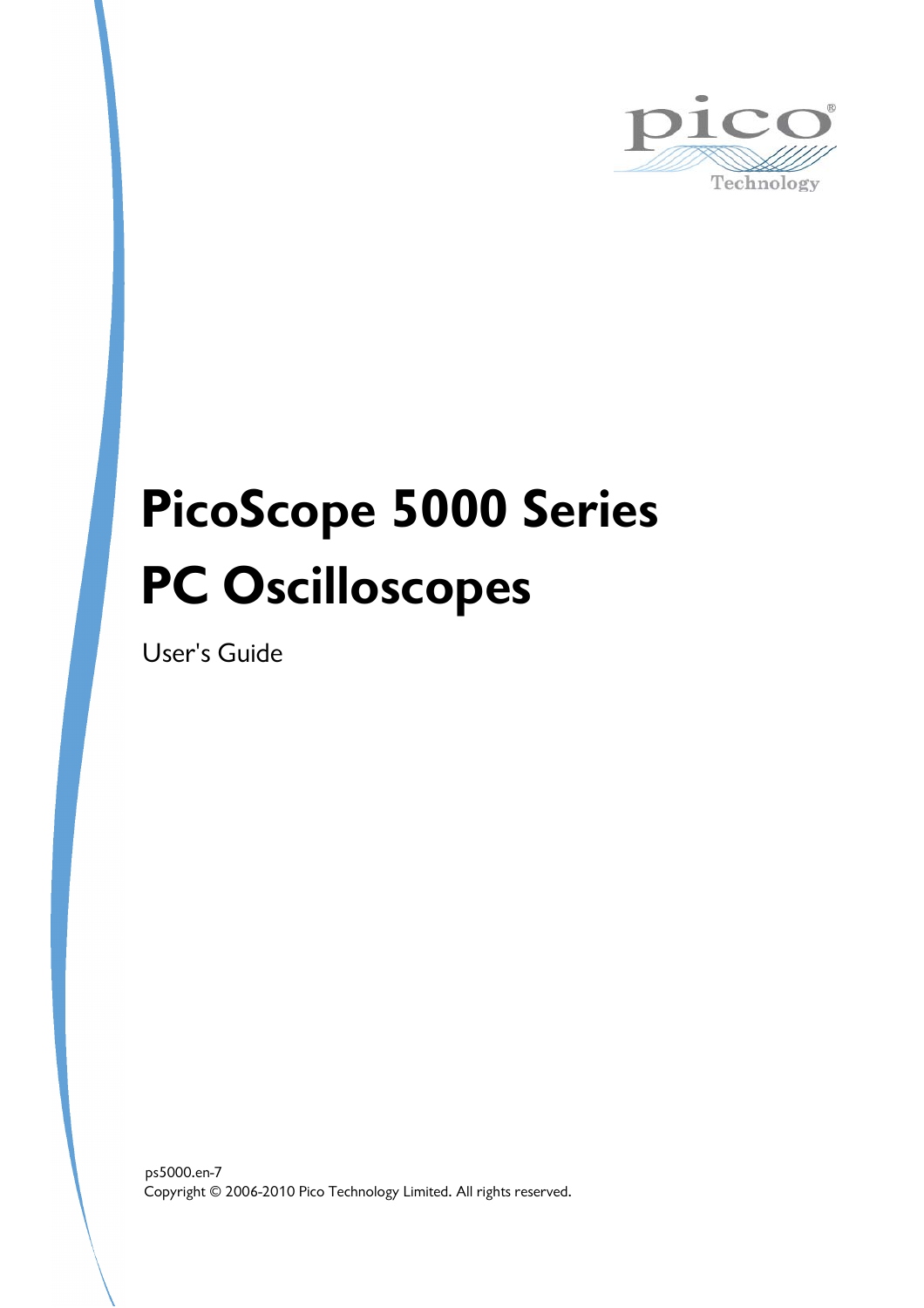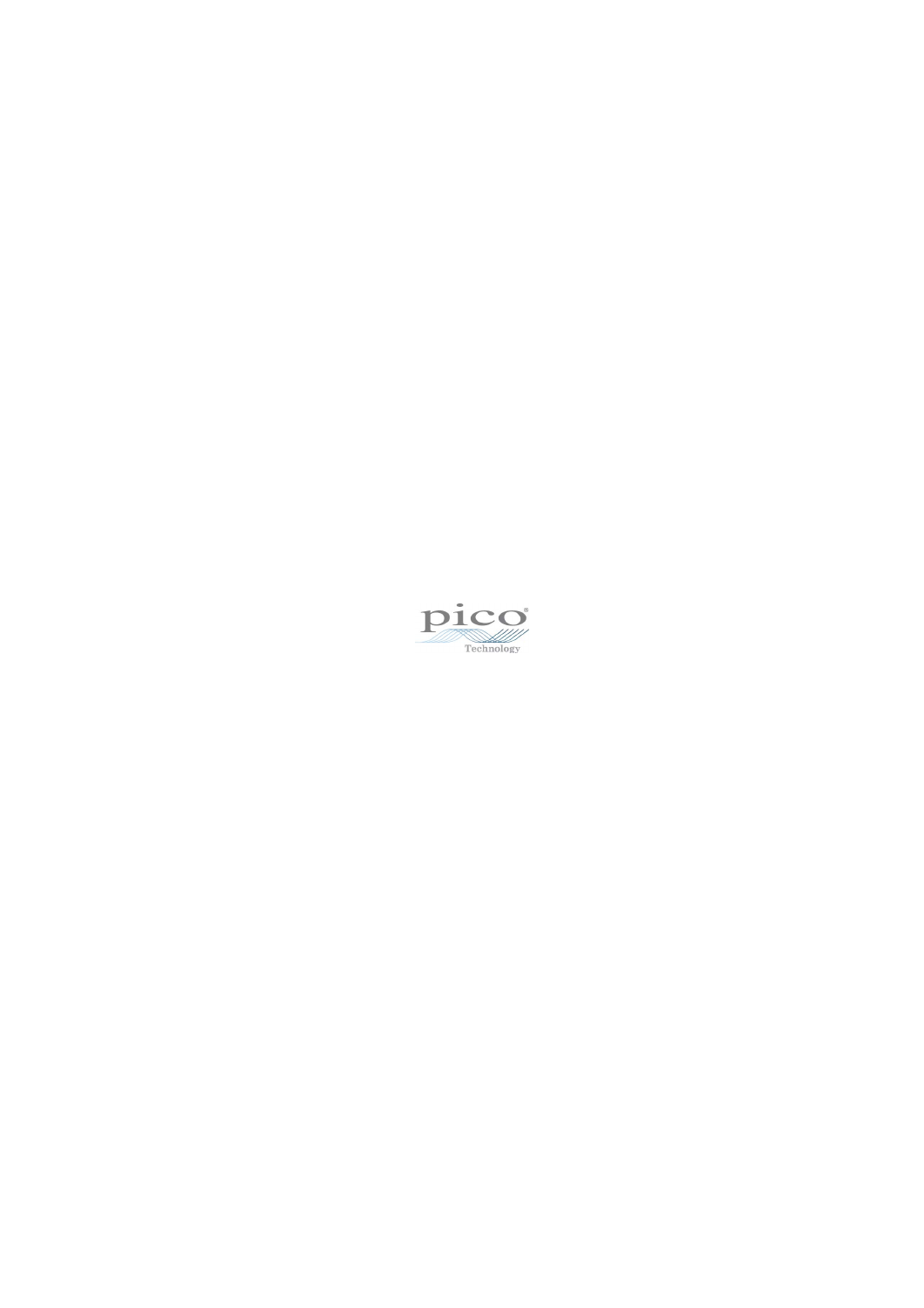# Contents

| 1 Using this guide      |  |  |                                                                                                                |
|-------------------------|--|--|----------------------------------------------------------------------------------------------------------------|
| 2 Safety symbols        |  |  |                                                                                                                |
| 3 Safety warning        |  |  |                                                                                                                |
| <b>4 FCC notice</b>     |  |  |                                                                                                                |
| 5 CE notice             |  |  |                                                                                                                |
|                         |  |  |                                                                                                                |
| <b>7 Trademarks</b>     |  |  |                                                                                                                |
| 8 Warranty              |  |  |                                                                                                                |
|                         |  |  | 9 Company details manufactured and account of the material company details manufactured and account of the set |
|                         |  |  |                                                                                                                |
|                         |  |  |                                                                                                                |
|                         |  |  |                                                                                                                |
|                         |  |  |                                                                                                                |
| <b>4 Connections</b>    |  |  |                                                                                                                |
| 1 AUXIO connector       |  |  |                                                                                                                |
| 2 Signal Out connector  |  |  |                                                                                                                |
| <b>5 Specifications</b> |  |  |                                                                                                                |
|                         |  |  |                                                                                                                |
|                         |  |  |                                                                                                                |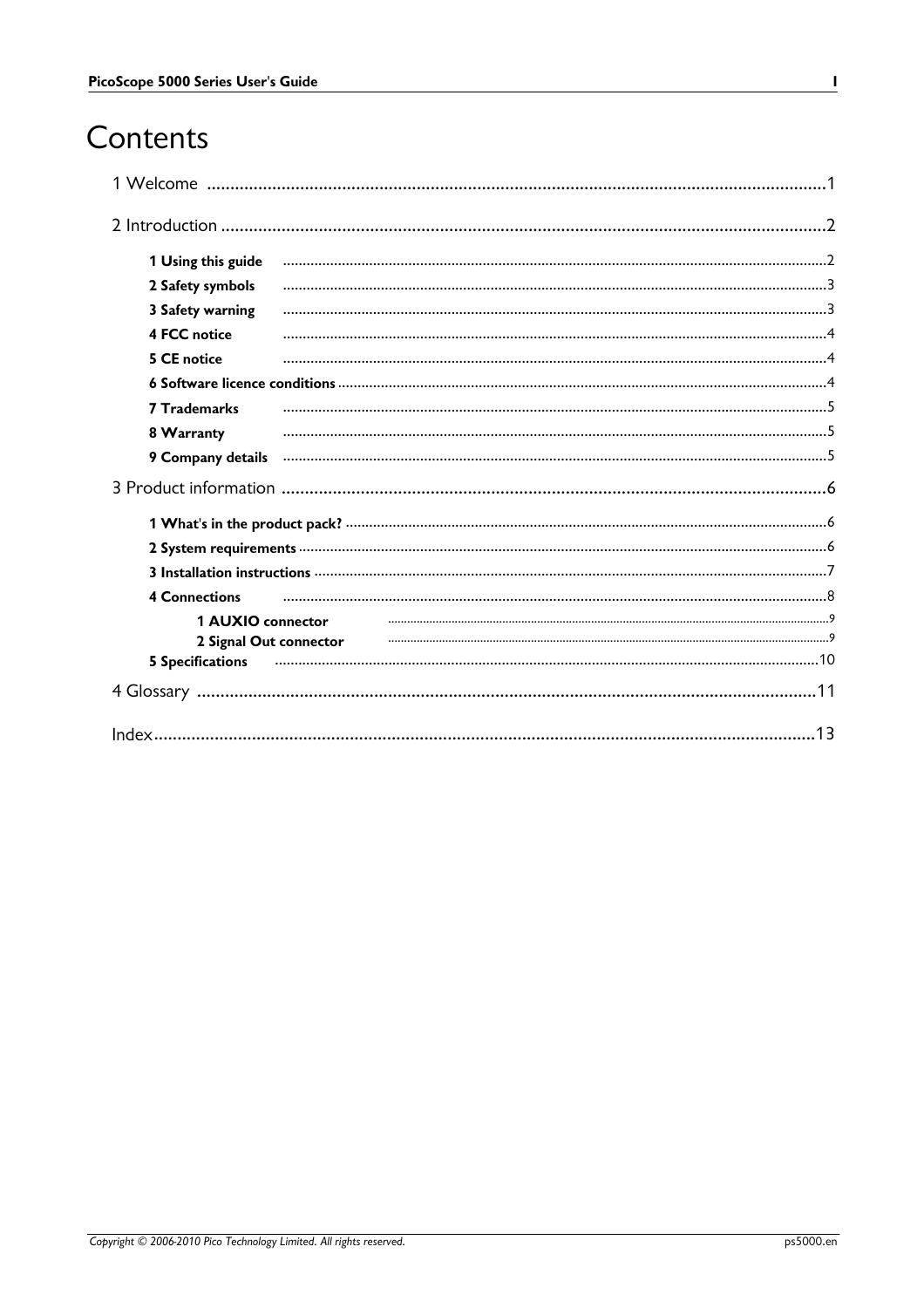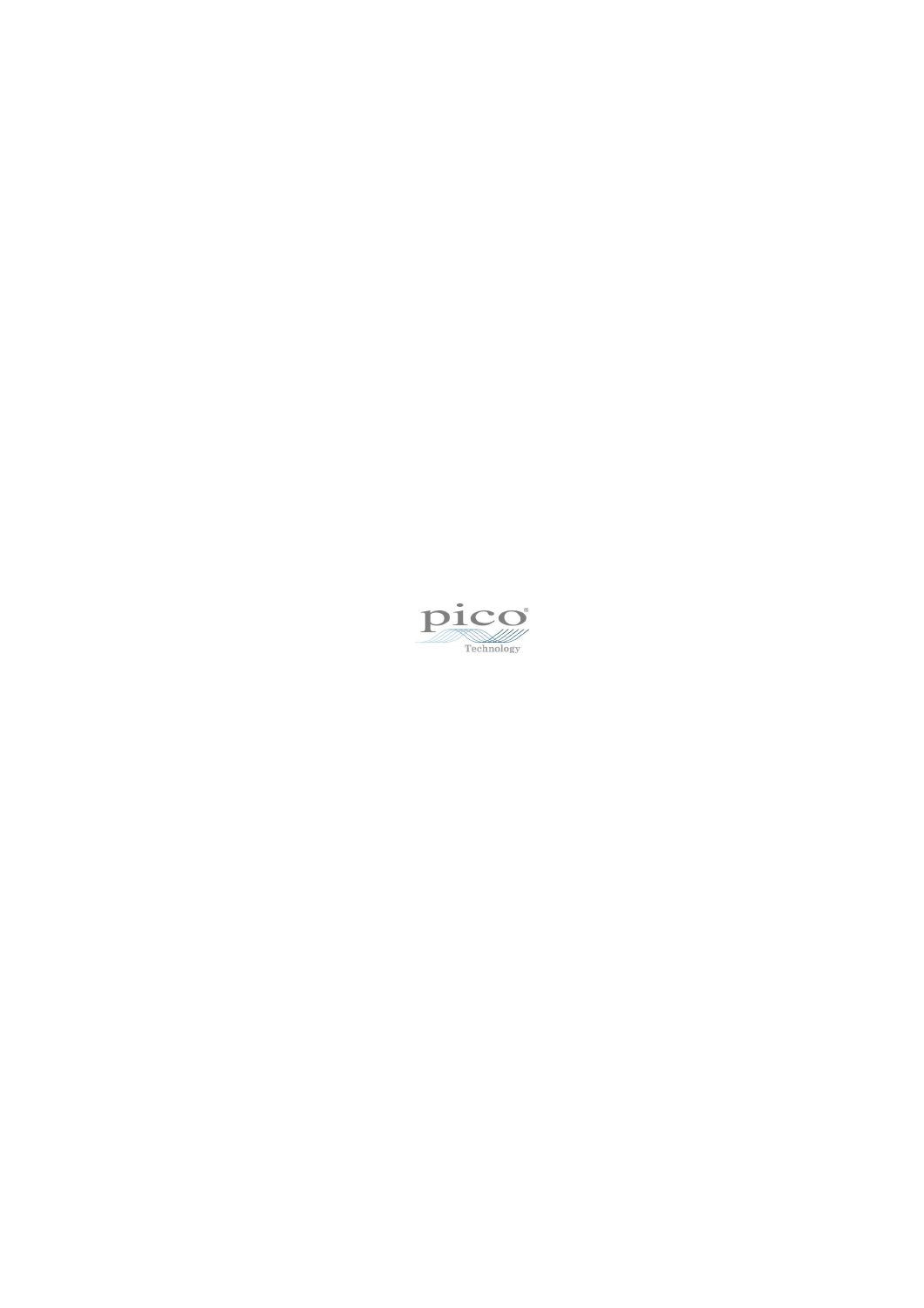# <span id="page-4-0"></span>1 Welcome

Thank you for buying a Pico Technology product!

The **PicoScope 5000 Series** of PC Oscilloscopes from Pico Technology is a range of compact units designed to replace traditional bench-top oscilloscopes costing many times the price.



Here are some of the benefits provided by your new PicoScope 5000 Series PC Oscilloscope:

- **Portability:** Take the unit with you and plug it in to any Windows PC.
- **Performance:** Fast sampling up to 1 GS/s, probe-tip bandwidth of 250 MHz, large buffer with up to 128 M samples, fast USB 2.0 interface.
- **Flexibility:** Use it as an oscilloscope, spectrum analyser or high-speed data acquisition interface.
- **Programmability:** The PicoScope 5000 series API lets you write your own programs, in your chosen programming language, to control all the features of the scope.
- **Long-term support:** Software upgrades are available to download from our [website](http://www.picotech.com). You can also call our technical specialists for support. You can continue to use both of these services free of charge for the lifetime of the product.
- **Value for money:** You don't have to pay twice for all the features that you already have in your PC. The PicoScope 5000 Series scope unit contains the special hardware you need and nothing more.
- **Convenience:** The software makes full use of the large display, storage, user interface and networking built in to your PC.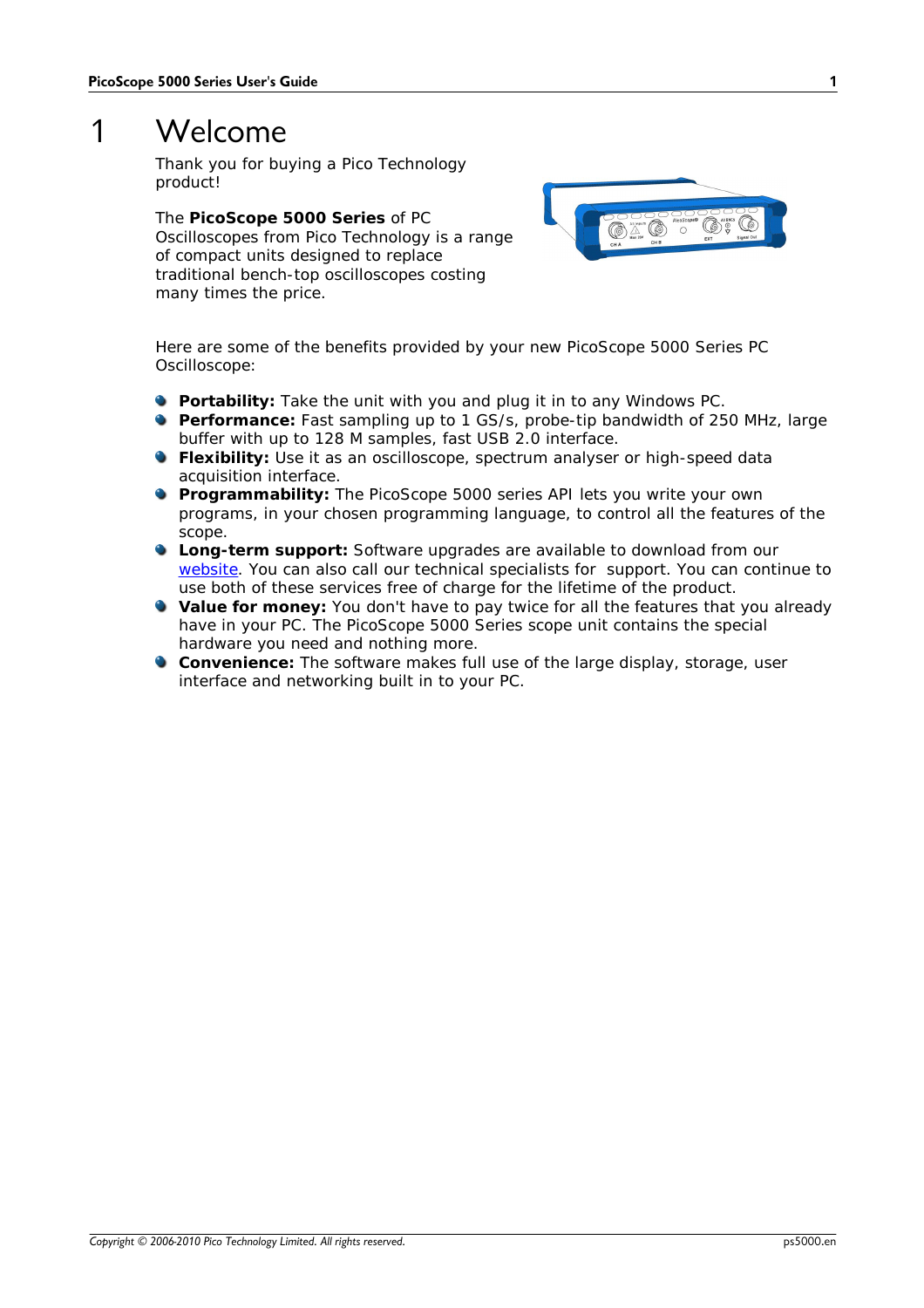# <span id="page-5-0"></span>2 Introduction

### 2.1 Using this guide

You will sometimes see a symbol like this $\pm$   $|z^{\mathfrak{h}}|$  This is the cross-reference symbol, and it indicates the number of a page on which you can find more information about a topic.

The abbreviations MS/s and GS/s are used in this guide to mean megasamples per second and gigasamples per second respectively.

#### **Further information**

If you wish to write your own software to control the oscilloscope, see the *PicoScope 5000 Series Programmer's Guide*, available for download from our website.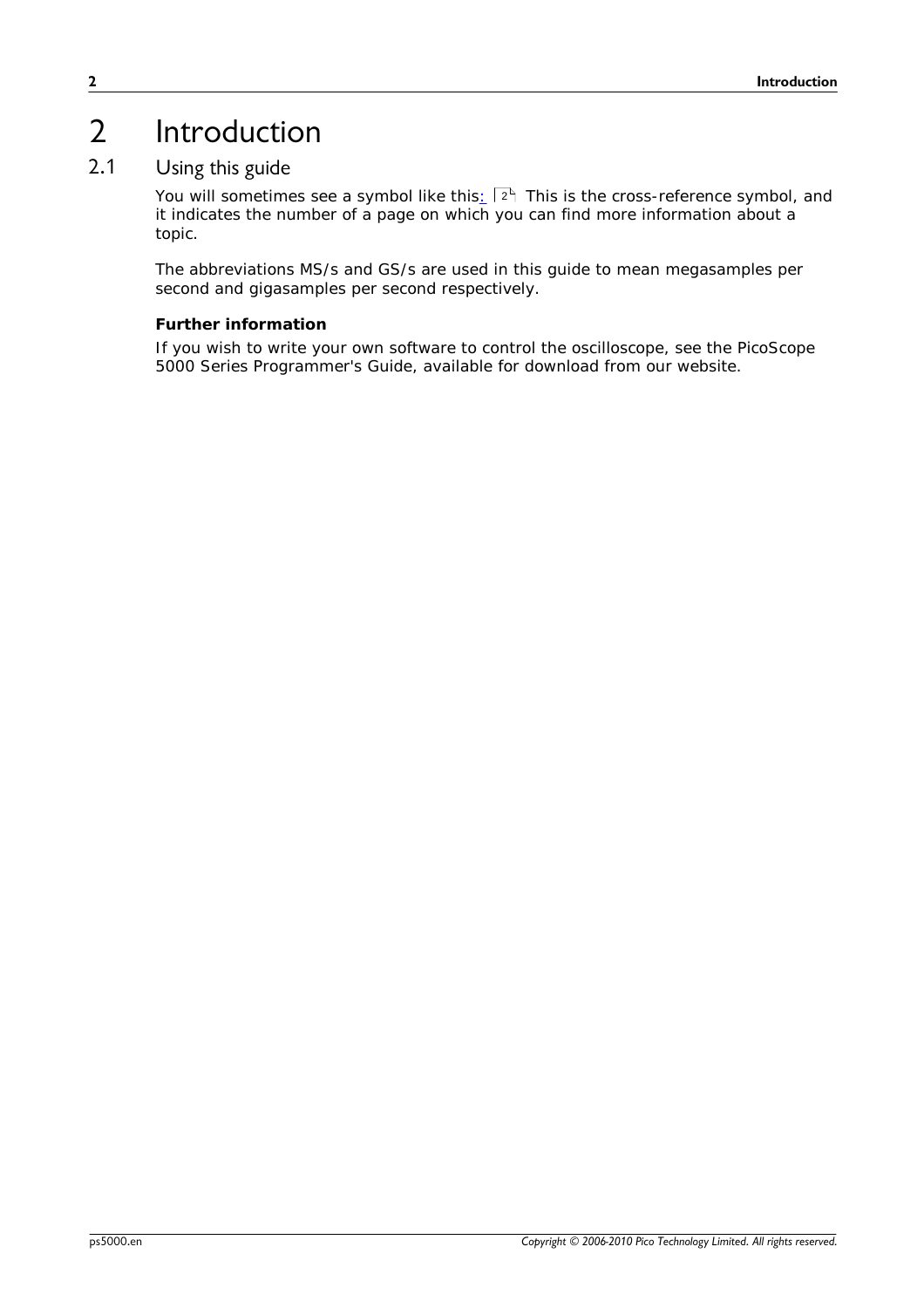#### <span id="page-6-0"></span>2.2 Safety symbols

The following symbols appear on the front panel of the PicoScope 5000 Series PC Oscilloscope.

#### **Symbol 1: Warning triangle**

This symbol indicates that a safety hazard exists on the indicated connections if correct precautions are not taken. Read all safety documentation associated with the product before using it.

#### **Symbol 2: Equipotential**



This symbol indicates that the outer shells of the indicated BNC connectors are all at the same potential (shorted together). You must therefore take necessary precautions to avoid applying a potential across the return connections of the indicated BNC terminals. Such a potential could cause a large current to flow, resulting in damage to the product or connected equipment, or both.

#### <span id="page-6-1"></span>2.3 Safety warning

We strongly recommend that you read the general safety information below before using your oscilloscope for the first time. Safety protection built in to equipment may cease to function if the equipment is used incorrectly. This could cause damage to your computer, or lead to injury to yourself and others.

**Maximum input range.** PicoScope 5000 Series PC Oscilloscopes are designed to measure voltages in the range -20 V to +20 V. The A, B and EXT inputs are protected to  $\pm$ 100 V, whilst the AUXIO input can accept 0 V to 10 V. Contact with voltages outside the protection range may cause permanent damage to the unit.

**Mains voltages.** Pico Technology products are not designed for use with mains voltages. To measure mains, use a differential isolating probe specifically designed for a high source voltage.

**Safety grounding.** PicoScope 5000 Series PC Oscilloscopes connect directly to the ground of a computer through the USB cable provided to minimise interference.

As with most oscilloscopes, avoid connecting the ground input to any potential other than ground. If in doubt, use a meter to check that there is no significant AC or DC voltage between the ground input of the oscilloscope and the point to which you intend to connect it. Failure to check may cause damage to your computer or injury to yourself and others.

The product does not have a protective safety ground.

**Repairs.** The oscilloscope contains no user-serviceable parts. Repair or calibration of the oscilloscope requires specialised test equipment and must be performed by Pico Technology.

**Cooling fan.** The unit contains a low-noise cooling fan that expels air through the holes in the back of the unit (shown in the <u>Connections</u>| 8 ी section). Do not block these holes, as this might cause the unit to overheat. Do not insert anything in the holes, as this could damage the unit or cause injury.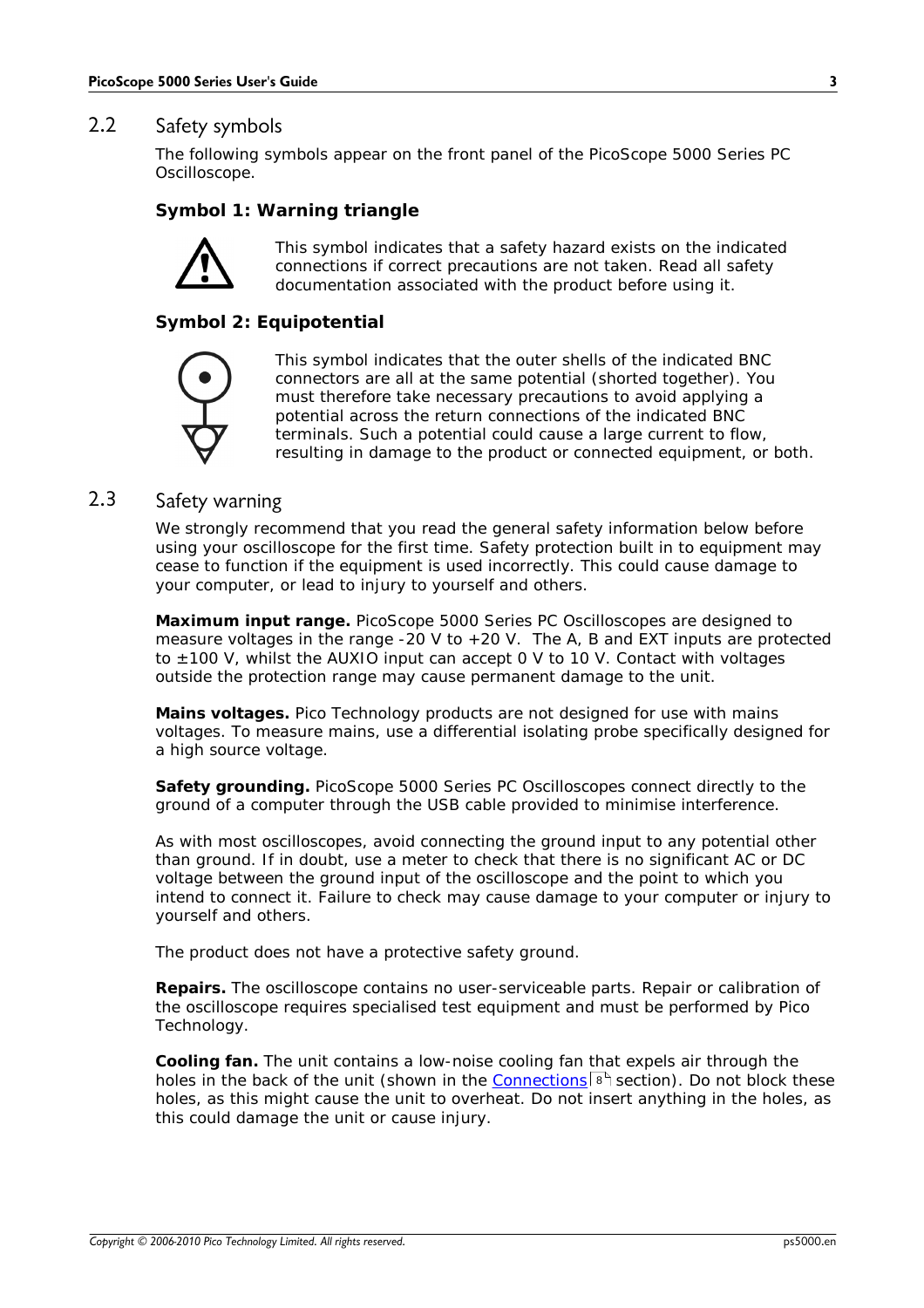#### <span id="page-7-0"></span>2.4 FCC notice

This equipment has been tested and found to comply with the limits for a Class A digital device, pursuant to **Part 15 of the FCC Rules**. These limits are designed to provide reasonable protection against harmful interference when the equipment is operated in a commercial environment. This equipment generates, uses, and can radiate radio frequency energy and, if not installed and used in accordance with the instruction manual, may cause harmful interference to radio communications. Operation of this equipment in a residential area is likely to cause harmful interference in which case the user will be required to correct the interference at his or her own expense.

For safety and maintenance information see the [safety warning](#page-6-1) 3<sup>4</sup>.

#### <span id="page-7-1"></span>2.5 CE notice

The PicoScope 5000 Series PC Oscilloscopes meet the intent of the **EMC directive 89/336/EEC** and have been designed to **EN61326-1 (1997) Class A Emissions and Immunity** standard.

PicoScope 5000 Series PC Oscilloscopes also meet the intent of the **Low Voltage Directive** and have been designed to meet the **BS EN 61010-1:2001 IEC 61010- 1:2001** (safety requirements for electrical equipment, control, and laboratory use) standard.

#### <span id="page-7-2"></span>2.6 Software licence conditions

The material contained in this software release is licensed, not sold. Pico Technology Limited grants a **licence** to the person who installs this software, subject to the **conditions** listed below.

**Access.** The licensee agrees to allow access to this software only to persons who have been informed of these conditions and agree to abide by them.

**Usage.** The software in this release is for use only with Pico products or with data collected using Pico products.

**Copyright.** Pico Technology Limited claims the copyright of, and retains the rights to, all material (software, documents etc.) contained in this release. You may copy and distribute the entire release in its original state, but must not copy individual items within the release other than for backup purposes.

**Liability.** Pico Technology and its agents shall not be liable for any loss, damage or injury, howsoever caused, related to the use of Pico Technology equipment or software, unless excluded by statute.

**Fitness for purpose.** Because no two applications are the same, Pico Technology cannot guarantee that its equipment or software is suitable for a given application. It is your responsibility, therefore, to ensure that the product is suitable for your application.

**Mission-critical applications.** This software is intended for use on a computer that may be running other software products. For this reason, one of the conditions of the licence is that it excludes usage in mission-critical applications such as life-support systems.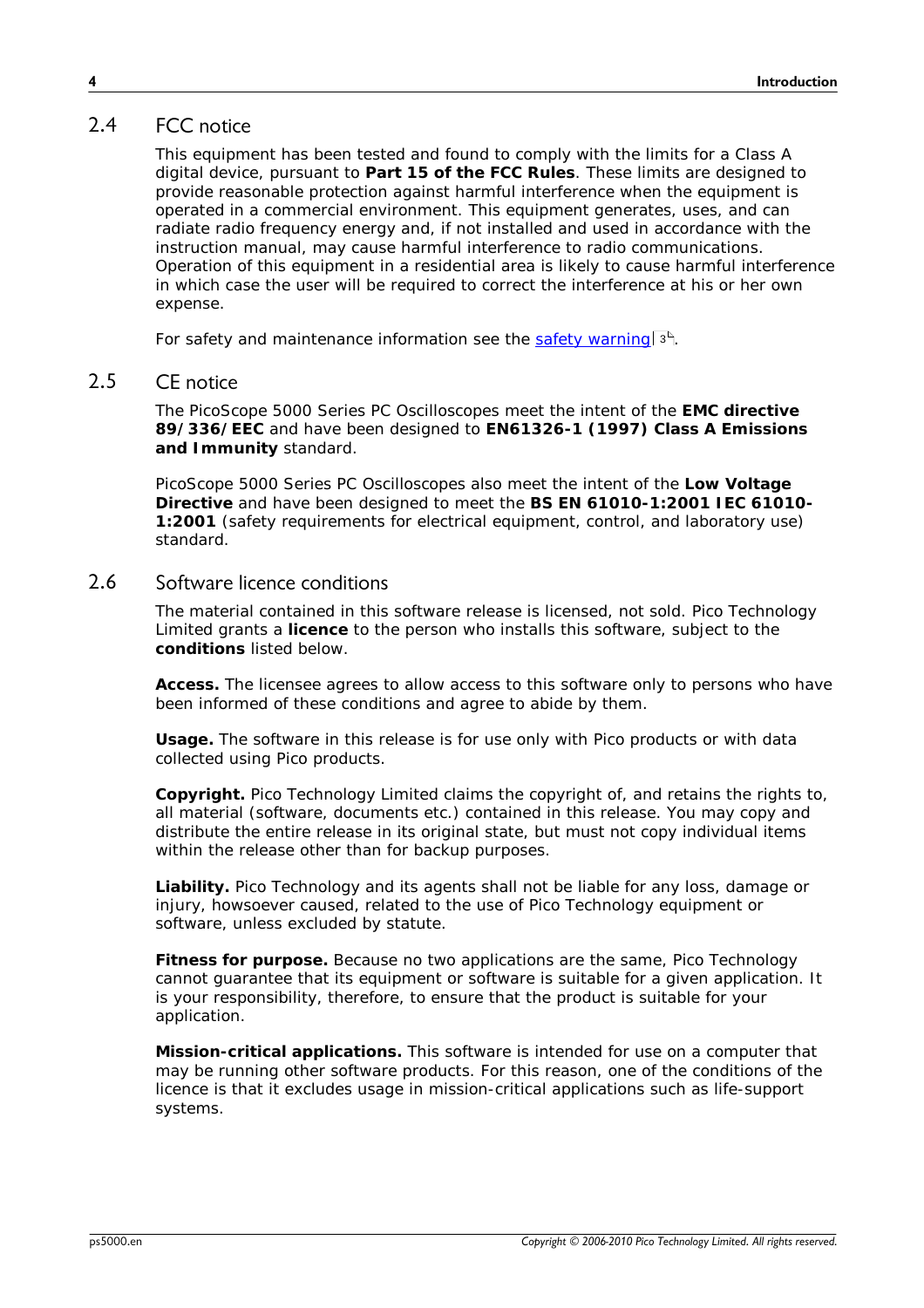#### <span id="page-8-0"></span>2.7 Trademarks

**Windows** is a registered trademark or trademark of Microsoft Corporation in the USA and other countries. **Delphi** is a registered trademark of Borland Software Corporation.

**Pico Technology Limited** and **PicoScope** are trademarks of Pico Technology Limited, registered in the United Kingdom and other countries.

**PicoScope** and **Pico Technology** are registered in the U.S. Patent and Trademark Office.

#### <span id="page-8-1"></span>2.8 Warranty

Pico Technology **warrants** upon delivery, and for a period of 24 months unless otherwise stated from the date of delivery, that the Goods will be free from defects in material and workmanship.

Pico Technology shall not be liable for a breach of the warranty if the defect has been caused by fair wear and tear, wilful damage, negligence, abnormal working conditions or failure to follow Pico Technology's spoken or written advice on the storage, installation, commissioning, use or maintenance of the Goods or (if no advice has been given) good trade practice; or if the Customer alters or repairs such Goods without the written consent of Pico Technology.

#### <span id="page-8-2"></span>2.9 Company details

| Address:                     | Pico Technology<br>James House<br>Colmworth Business Park<br><b>St Neots</b><br>Cambridgeshire<br>PF <sub>19</sub> 8YP<br>United Kingdom |
|------------------------------|------------------------------------------------------------------------------------------------------------------------------------------|
| Phone:<br>Fax:               | $+44$ (0) 1480 396 395<br>+44 (0) 1480 396 296                                                                                           |
| Fmail:                       |                                                                                                                                          |
| Technical Support:<br>Sales: | <u>support@picotech.com</u><br>sales@picotech.com                                                                                        |
| Web site:                    | www.picotech.com                                                                                                                         |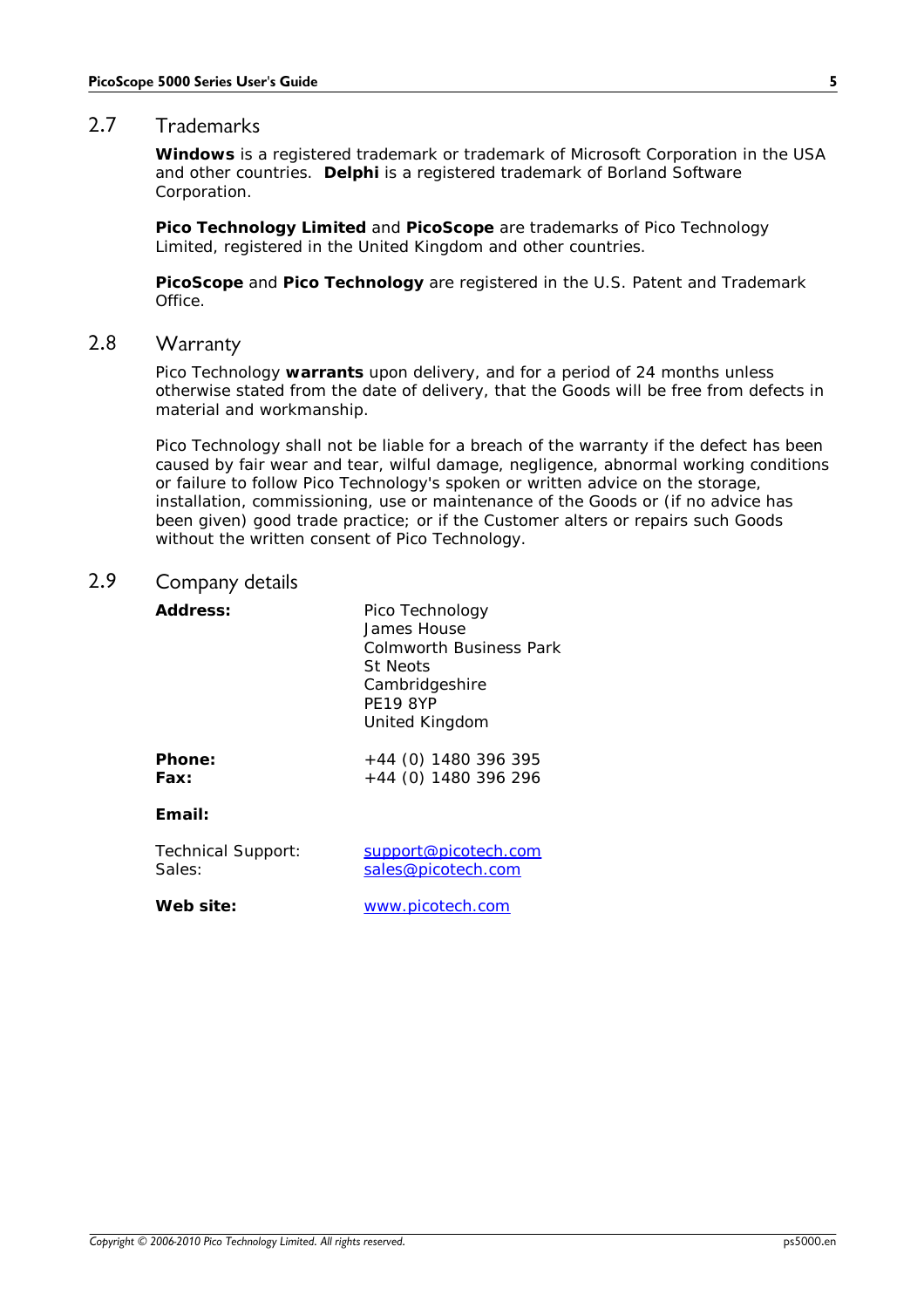# <span id="page-9-0"></span>3 Product information

#### 3.1 What's in the product pack?

Your PicoScope 5000 Series PC Oscilloscope kit contains the following items:

| Reorder<br>code |   | Quantity Description                                                   |  |
|-----------------|---|------------------------------------------------------------------------|--|
| <b>PR088</b>    |   | PicoScope 5203 scope unit (PicoScope 5203 kit only)                    |  |
| <b>PR089</b>    |   | PicoScope 5204 scope unit (PicoScope 5204 kit only)                    |  |
| MI145           | 2 | Compensated x1/x10 switchable 250 MHz oscilloscope probe               |  |
| MI106           |   | USB cable, for connection to the USB 1.1 or USB 2.0 port on<br>vour PC |  |
| <b>PS006</b>    |   | Universal power adaptor with UK, US, EU and Australasian<br>plugs      |  |
| DI042           |   | 5000 Series software CD                                                |  |
| DO115           |   | <b>USB Oscilloscope Installation Guide</b>                             |  |
| MI144           |   | Carry case                                                             |  |

#### <span id="page-9-1"></span>3.2 System requirements

To ensure that your <u>[PicoScope 5000 Series](#page-14-1)</u> | 1 PC Oscilloscope operates correctly, you must have a computer with at least the minimum system requirements to run one of the supported operating systems, as shown in the following table. The performance of the software will increase with more powerful PCs, including those with multi-core processors.

| I tem                       | Absolute<br>minimum                                              | Recommended<br>minimum | Recommended<br>full specification |
|-----------------------------|------------------------------------------------------------------|------------------------|-----------------------------------|
| Operating system            | Windows XP SP2, Windows Vista or Windows 7; 32-bit or 64-<br>bit |                        |                                   |
| Processor                   | As required                                                      | 300 MHz                | 1 GHz                             |
| Memory                      |                                                                  | 256 MB                 | 512 MB                            |
| Free disk space<br>(Note 1) | by Windows                                                       | 1 GB                   | 2 GB                              |
| Ports                       | USB 1.1 compliant port                                           |                        | USB 2.0 compliant port            |

Note 1: The PicoScope software does not use all the disk space specified in the table. The free space is required to make Windows run efficiently.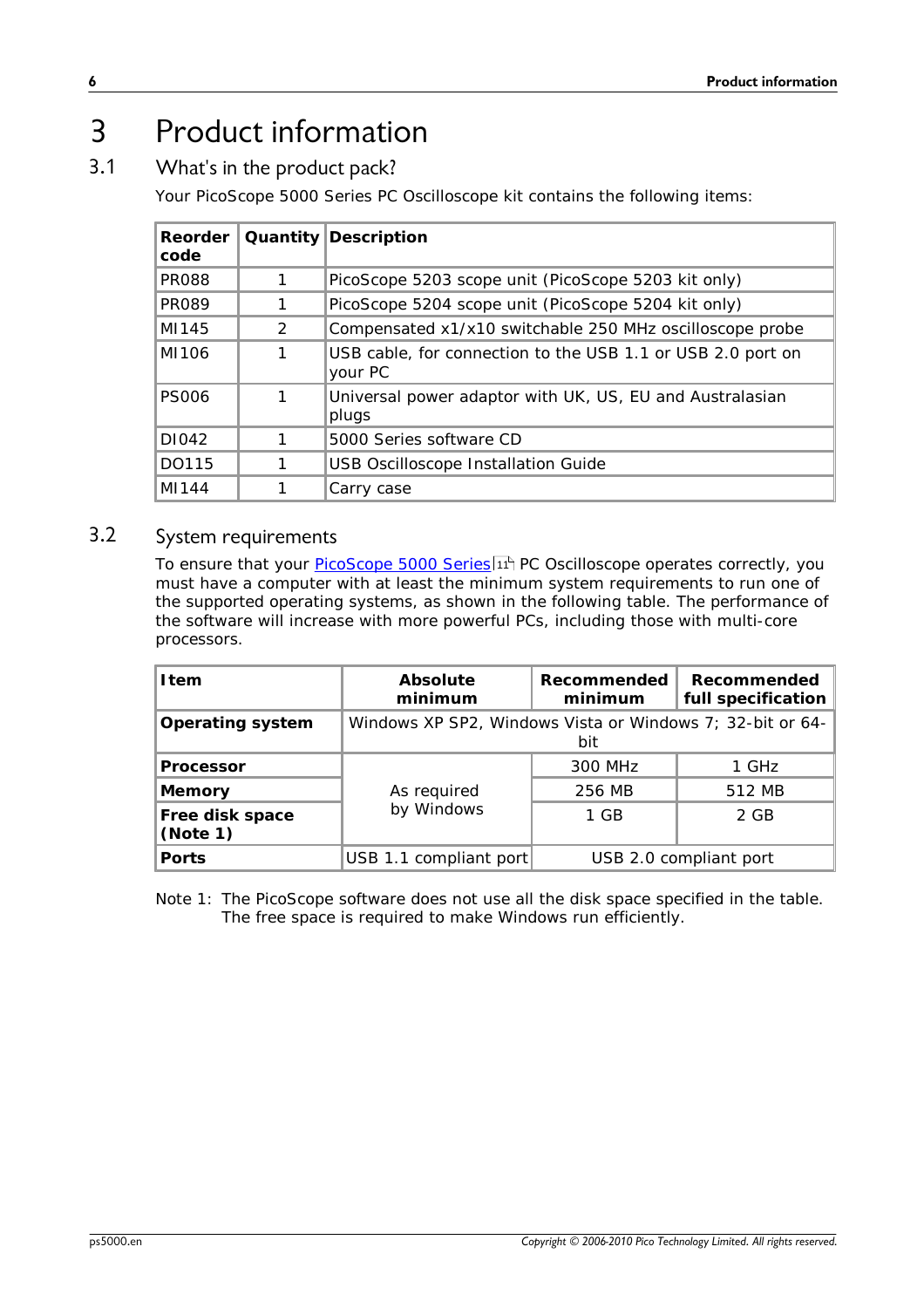#### <span id="page-10-0"></span>3.3 Installation instructions

| <b>IMPORTANT</b>                                               |
|----------------------------------------------------------------|
| Do not connect your <b>PicoScope 5000 Series</b> <sup>11</sup> |
| scope device to the PC before you                              |
| have installed the Pico software.                              |
| If you do, Windows might not                                   |
| recognise the scope device correctly.                          |

**Procedure**

- Follow the instructions in the Installation Guide included with your product package.
- Connect your PC Oscilloscope to the PC using the USB cable supplied.
- Select one of the mains plugs supplied with your power adapter, according to your location, and fit it to the adaptor.
- **•** Plug the power adaptor supplied with the unit into the mains. Plug the output lead of the adaptor into the scope unit.

#### **Checking the installation**

Once you have installed the software and connected the PC Oscilloscope to the PC, start the <u>[PicoScope](#page-14-2)</u> | 1 <sup>A</sup> software. PicoScope should now display any signal connected to the scope inputs. If a probe is connected to your oscilloscope, you should see a small 50 or 60 hertz signal in the oscilloscope window when you touch the probe tip with your finger.

**Moving your PicoScope PC Oscilloscope to another USB port**

#### **Windows XP SP2**

When you first installed the PicoScope 5000 Series PC Oscilloscope by plugging it into a <u>[USB](#page-15-0)</u>|12 port, Windows associated the Pico driver with that port. If you later move the oscilloscope to a different USB port, Windows will display the "New Hardware Found Wizard" again. When this occurs, just click "Next" in the wizard to repeat the installation. If Windows gives a warning about Windows Logo Testing, click "Continue Anyway". As all the software you need is already installed on your computer, there is no need to insert the Pico Software CD again.

**Windows Vista and Windows 7**

The process is automatic. When you move the device from one port to another, Windows displays an "Installing device driver software" message and then a "PicoScope 5000 series PC Oscilloscope" message. The PC Oscilloscope is then ready for use.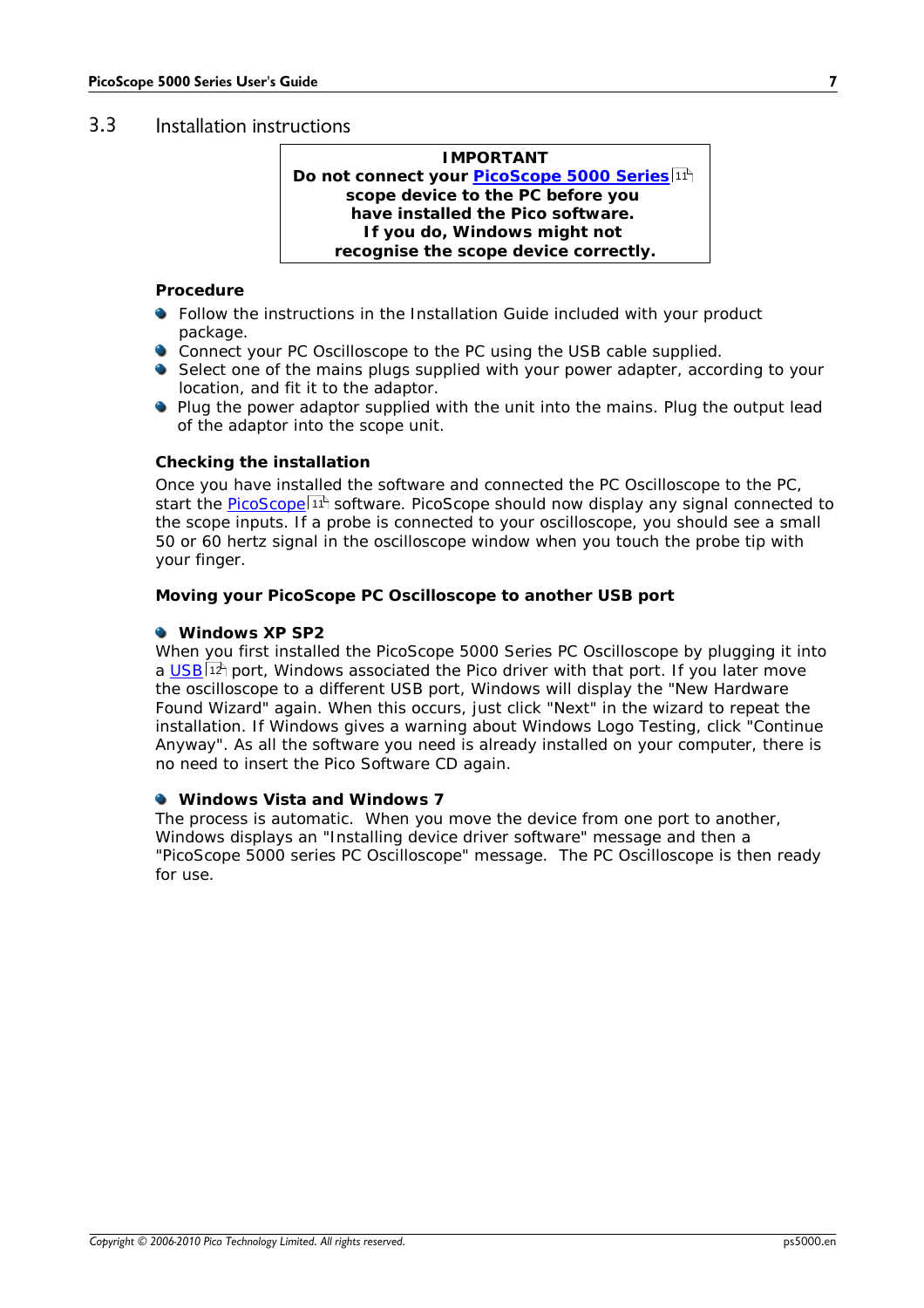#### <span id="page-11-0"></span>3.4 Connections

**Standard oscilloscope connectors**

[PicoScope 5000 Series](#page-14-1) 4 <sup>1</sup> PC Oscilloscopes have BNC oscilloscope connectors. The inputs have an impedance of 1 M $\Omega$ , so they are compatible with all standard scope probes including x10 attenuated types. To ensure that you obtain the rated bandwidth from the scope, use the compensated high-frequency probes supplied with it.

**Connector diagrams**





- **6.** Power socket: for use with the AC adaptor supplied with the unit
- 7. [Auxiliary input / output.](#page-12-0)<sup>[9]</sup> Used as an auxiliary trigger input and output.
- **8.** USB 2.0 port
- **9.** Kensington Security Slot. Allows you to attach a standard notebook security cable to the scope.
- **10.** Cooling holes. There is a low-noise fan inside the unit that blows air through these holes.

**Do not block the cooling holes or insert any objects through them, as this could damage the unit or cause injury.**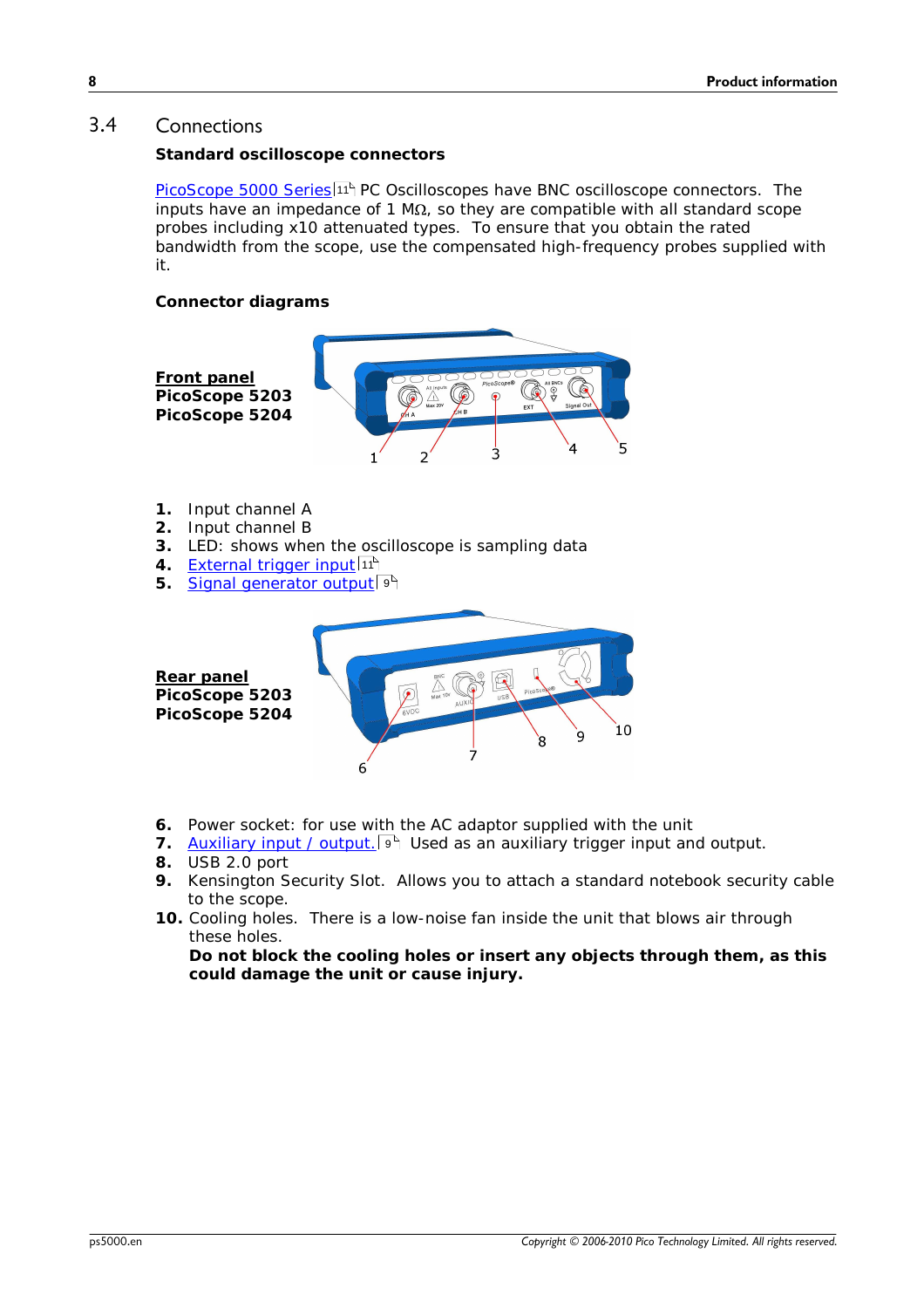#### <span id="page-12-0"></span>3.4.1 AUXIO connector

The auxiliary input / output connector on the rear panel can be used for two different purposes: -

- When PicoScope 6 is running it functions as a trigger input.
- **Programmers can use the API to configure it as a trigger input or output.** (See the *PicoScope 5000 Series Programmer's Guide* for details.)



**AUXIO signal specifications** Refer to the <u>Specifications</u> i thable.

#### <span id="page-12-1"></span>3.4.2 Signal Out connector

This signal output connector on the front panel carries the output of the unit's built-in signal generator, which can generate a number of built-in waveforms as well as arbitrary waveforms from a user-defined table of data.



**Signal generator output specifications** Refer to the <u>Specifications</u>।10ी table.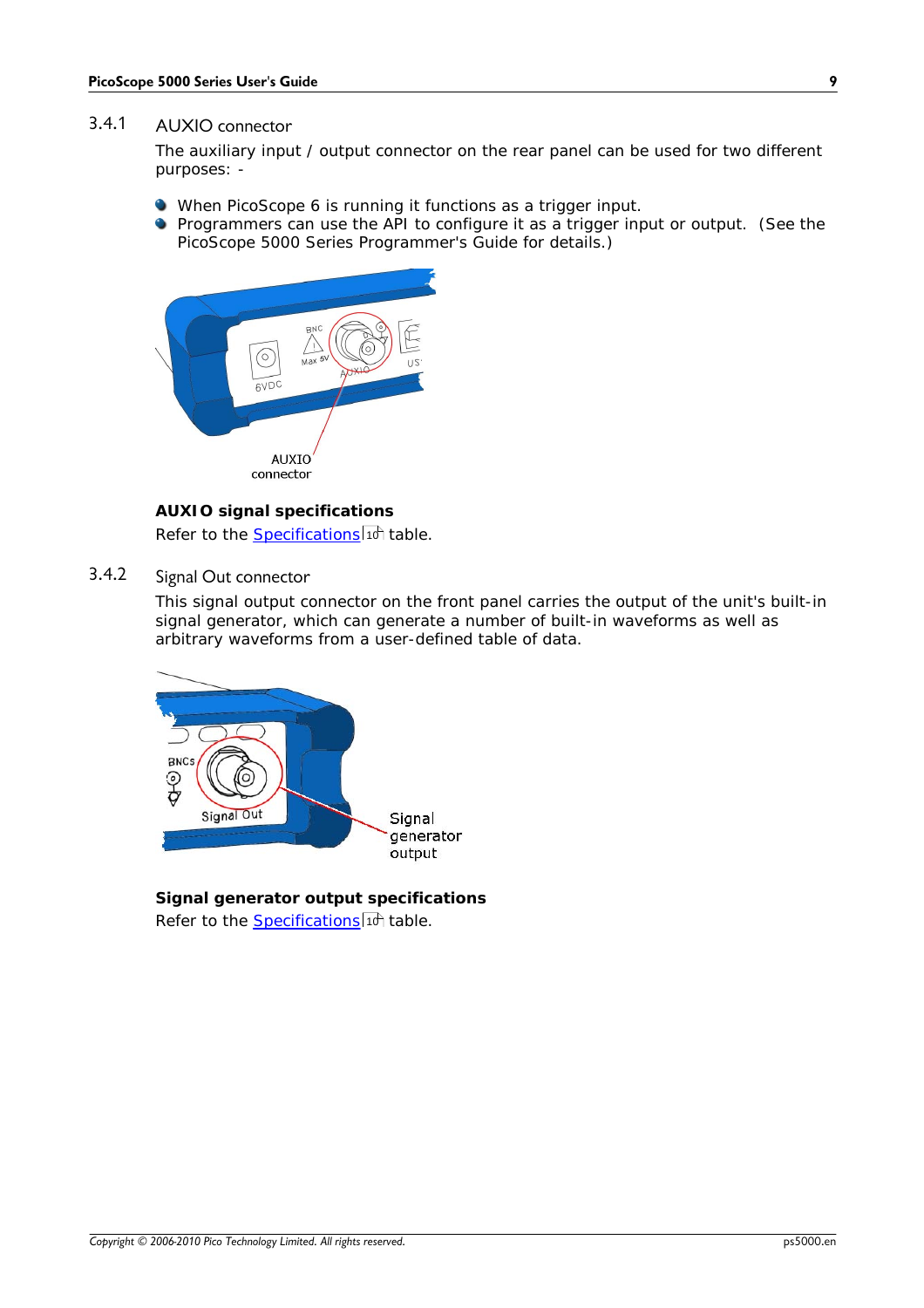### <span id="page-13-0"></span>3.5 Specifications

| Number of channels<br>2<br>8 bits<br>250 MHz at probe tip<br>$1$ GS/s<br>500 MS/s<br>Maximum sampling rate<br>(repetitive signals)<br>20 GS/s<br>Buffer size <sup>11</sup><br>32 MS<br>128 MS<br>If two channels in use, buffer shared between channels.<br>BNC, 1 M $\Omega$ in parallel with about 15 pF<br>Selectable AC/DC<br>$\pm 100$ mV, $\pm 200$ mV, $\pm 500$ mV, $\pm 1$ V, $\pm 2$ V, $\pm 5$ V, $\pm 10$ V, $\pm 20$ V<br>3%<br>$±100$ V<br>5 ns/div to 100 s/div<br>50 ppm<br>Signal generator output <sup>9</sup><br>Standard waveforms<br>Sine, square, triangle, ramp (up/down),<br>sin (x)/x, Gaussian, half sine, white noise<br>Arbitrary waveform buffer<br>8192 samples<br>Sample rate<br>125 MS/s<br>Output characteristics<br>BNC, 50 $\Omega$<br>Resolution<br>12 bits<br>Amplitude<br>$\pm$ 250 mV to $\pm$ 2 V<br>Offset<br>$±1$ V<br>Maximum range<br>$\pm 2.5$ V<br>External trigger <sup>11</sup><br>Threshold<br>Variable up to $\pm 20$ V<br>Resolution<br>$9.8$ mV<br>Input characteristics<br>BNC, 1 $M\Omega$<br>Bandwidth<br><b>150 MHz</b><br>Overload protection<br>$±100$ V<br>Auxiliary input/output <sup>9</sup><br>Input impedance<br>100 k $\Omega$<br>Output impedance<br>$600 \Omega$<br>Output level<br>0 V (low), 3.3 V (high)<br>Input voltage range<br>0 V to 10 V<br>Input threshold<br>1.65 V (nominal)<br>0°C to 40°C for normal operation<br>20°C to 30°C for quoted accuracy<br>5% to 80% RH, non-condensing<br>-20 $^{\circ}$ C to +60 $^{\circ}$ C<br>5% to 95% RH, non-condensing<br><b>USB 2.0</b><br>Compatible with USB 1.1<br>6 V $\pm$ 5% @ 2.5 A max.<br>Power supply<br>Auto shutdown on excess or reverse voltage<br>AC adaptor<br>Universal adaptor supplied<br>Dimensions<br>170 mm x 255 mm x 40 mm<br>$(6.7" \times 10.0" \times 1.6")$<br>0.9 kg (31.7 oz)<br>Weight<br>European EMC and LVD standards 4<br>Compliance<br>FCC Rules Part 15 Class A 4 | Variant                               | PicoScope 5203 | PicoScope 5204 |  |
|-----------------------------------------------------------------------------------------------------------------------------------------------------------------------------------------------------------------------------------------------------------------------------------------------------------------------------------------------------------------------------------------------------------------------------------------------------------------------------------------------------------------------------------------------------------------------------------------------------------------------------------------------------------------------------------------------------------------------------------------------------------------------------------------------------------------------------------------------------------------------------------------------------------------------------------------------------------------------------------------------------------------------------------------------------------------------------------------------------------------------------------------------------------------------------------------------------------------------------------------------------------------------------------------------------------------------------------------------------------------------------------------------------------------------------------------------------------------------------------------------------------------------------------------------------------------------------------------------------------------------------------------------------------------------------------------------------------------------------------------------------------------------------------------------------------------------------------------------------------------------------------------------------------------------------|---------------------------------------|----------------|----------------|--|
|                                                                                                                                                                                                                                                                                                                                                                                                                                                                                                                                                                                                                                                                                                                                                                                                                                                                                                                                                                                                                                                                                                                                                                                                                                                                                                                                                                                                                                                                                                                                                                                                                                                                                                                                                                                                                                                                                                                             |                                       |                |                |  |
|                                                                                                                                                                                                                                                                                                                                                                                                                                                                                                                                                                                                                                                                                                                                                                                                                                                                                                                                                                                                                                                                                                                                                                                                                                                                                                                                                                                                                                                                                                                                                                                                                                                                                                                                                                                                                                                                                                                             | Vertical resolution <sup>12</sup>     |                |                |  |
|                                                                                                                                                                                                                                                                                                                                                                                                                                                                                                                                                                                                                                                                                                                                                                                                                                                                                                                                                                                                                                                                                                                                                                                                                                                                                                                                                                                                                                                                                                                                                                                                                                                                                                                                                                                                                                                                                                                             | Analog bandwidth 11                   |                |                |  |
|                                                                                                                                                                                                                                                                                                                                                                                                                                                                                                                                                                                                                                                                                                                                                                                                                                                                                                                                                                                                                                                                                                                                                                                                                                                                                                                                                                                                                                                                                                                                                                                                                                                                                                                                                                                                                                                                                                                             | Maximum sampling rate <sup>[11]</sup> |                |                |  |
|                                                                                                                                                                                                                                                                                                                                                                                                                                                                                                                                                                                                                                                                                                                                                                                                                                                                                                                                                                                                                                                                                                                                                                                                                                                                                                                                                                                                                                                                                                                                                                                                                                                                                                                                                                                                                                                                                                                             | (real time)                           |                |                |  |
|                                                                                                                                                                                                                                                                                                                                                                                                                                                                                                                                                                                                                                                                                                                                                                                                                                                                                                                                                                                                                                                                                                                                                                                                                                                                                                                                                                                                                                                                                                                                                                                                                                                                                                                                                                                                                                                                                                                             | One channel in use                    |                |                |  |
|                                                                                                                                                                                                                                                                                                                                                                                                                                                                                                                                                                                                                                                                                                                                                                                                                                                                                                                                                                                                                                                                                                                                                                                                                                                                                                                                                                                                                                                                                                                                                                                                                                                                                                                                                                                                                                                                                                                             | Two channels in use                   |                |                |  |
|                                                                                                                                                                                                                                                                                                                                                                                                                                                                                                                                                                                                                                                                                                                                                                                                                                                                                                                                                                                                                                                                                                                                                                                                                                                                                                                                                                                                                                                                                                                                                                                                                                                                                                                                                                                                                                                                                                                             |                                       |                |                |  |
|                                                                                                                                                                                                                                                                                                                                                                                                                                                                                                                                                                                                                                                                                                                                                                                                                                                                                                                                                                                                                                                                                                                                                                                                                                                                                                                                                                                                                                                                                                                                                                                                                                                                                                                                                                                                                                                                                                                             |                                       |                |                |  |
|                                                                                                                                                                                                                                                                                                                                                                                                                                                                                                                                                                                                                                                                                                                                                                                                                                                                                                                                                                                                                                                                                                                                                                                                                                                                                                                                                                                                                                                                                                                                                                                                                                                                                                                                                                                                                                                                                                                             |                                       |                |                |  |
|                                                                                                                                                                                                                                                                                                                                                                                                                                                                                                                                                                                                                                                                                                                                                                                                                                                                                                                                                                                                                                                                                                                                                                                                                                                                                                                                                                                                                                                                                                                                                                                                                                                                                                                                                                                                                                                                                                                             |                                       |                |                |  |
|                                                                                                                                                                                                                                                                                                                                                                                                                                                                                                                                                                                                                                                                                                                                                                                                                                                                                                                                                                                                                                                                                                                                                                                                                                                                                                                                                                                                                                                                                                                                                                                                                                                                                                                                                                                                                                                                                                                             | Inputs                                |                |                |  |
|                                                                                                                                                                                                                                                                                                                                                                                                                                                                                                                                                                                                                                                                                                                                                                                                                                                                                                                                                                                                                                                                                                                                                                                                                                                                                                                                                                                                                                                                                                                                                                                                                                                                                                                                                                                                                                                                                                                             | Input characteristics                 |                |                |  |
|                                                                                                                                                                                                                                                                                                                                                                                                                                                                                                                                                                                                                                                                                                                                                                                                                                                                                                                                                                                                                                                                                                                                                                                                                                                                                                                                                                                                                                                                                                                                                                                                                                                                                                                                                                                                                                                                                                                             | Coupling                              |                |                |  |
|                                                                                                                                                                                                                                                                                                                                                                                                                                                                                                                                                                                                                                                                                                                                                                                                                                                                                                                                                                                                                                                                                                                                                                                                                                                                                                                                                                                                                                                                                                                                                                                                                                                                                                                                                                                                                                                                                                                             | Voltage ranges <sup>12</sup>          |                |                |  |
|                                                                                                                                                                                                                                                                                                                                                                                                                                                                                                                                                                                                                                                                                                                                                                                                                                                                                                                                                                                                                                                                                                                                                                                                                                                                                                                                                                                                                                                                                                                                                                                                                                                                                                                                                                                                                                                                                                                             | Accuracy                              |                |                |  |
|                                                                                                                                                                                                                                                                                                                                                                                                                                                                                                                                                                                                                                                                                                                                                                                                                                                                                                                                                                                                                                                                                                                                                                                                                                                                                                                                                                                                                                                                                                                                                                                                                                                                                                                                                                                                                                                                                                                             | Overload protection                   |                |                |  |
|                                                                                                                                                                                                                                                                                                                                                                                                                                                                                                                                                                                                                                                                                                                                                                                                                                                                                                                                                                                                                                                                                                                                                                                                                                                                                                                                                                                                                                                                                                                                                                                                                                                                                                                                                                                                                                                                                                                             | Timebase                              |                |                |  |
|                                                                                                                                                                                                                                                                                                                                                                                                                                                                                                                                                                                                                                                                                                                                                                                                                                                                                                                                                                                                                                                                                                                                                                                                                                                                                                                                                                                                                                                                                                                                                                                                                                                                                                                                                                                                                                                                                                                             | Range                                 |                |                |  |
|                                                                                                                                                                                                                                                                                                                                                                                                                                                                                                                                                                                                                                                                                                                                                                                                                                                                                                                                                                                                                                                                                                                                                                                                                                                                                                                                                                                                                                                                                                                                                                                                                                                                                                                                                                                                                                                                                                                             | Accuracy                              |                |                |  |
|                                                                                                                                                                                                                                                                                                                                                                                                                                                                                                                                                                                                                                                                                                                                                                                                                                                                                                                                                                                                                                                                                                                                                                                                                                                                                                                                                                                                                                                                                                                                                                                                                                                                                                                                                                                                                                                                                                                             |                                       |                |                |  |
|                                                                                                                                                                                                                                                                                                                                                                                                                                                                                                                                                                                                                                                                                                                                                                                                                                                                                                                                                                                                                                                                                                                                                                                                                                                                                                                                                                                                                                                                                                                                                                                                                                                                                                                                                                                                                                                                                                                             |                                       |                |                |  |
|                                                                                                                                                                                                                                                                                                                                                                                                                                                                                                                                                                                                                                                                                                                                                                                                                                                                                                                                                                                                                                                                                                                                                                                                                                                                                                                                                                                                                                                                                                                                                                                                                                                                                                                                                                                                                                                                                                                             |                                       |                |                |  |
|                                                                                                                                                                                                                                                                                                                                                                                                                                                                                                                                                                                                                                                                                                                                                                                                                                                                                                                                                                                                                                                                                                                                                                                                                                                                                                                                                                                                                                                                                                                                                                                                                                                                                                                                                                                                                                                                                                                             |                                       |                |                |  |
|                                                                                                                                                                                                                                                                                                                                                                                                                                                                                                                                                                                                                                                                                                                                                                                                                                                                                                                                                                                                                                                                                                                                                                                                                                                                                                                                                                                                                                                                                                                                                                                                                                                                                                                                                                                                                                                                                                                             |                                       |                |                |  |
|                                                                                                                                                                                                                                                                                                                                                                                                                                                                                                                                                                                                                                                                                                                                                                                                                                                                                                                                                                                                                                                                                                                                                                                                                                                                                                                                                                                                                                                                                                                                                                                                                                                                                                                                                                                                                                                                                                                             |                                       |                |                |  |
|                                                                                                                                                                                                                                                                                                                                                                                                                                                                                                                                                                                                                                                                                                                                                                                                                                                                                                                                                                                                                                                                                                                                                                                                                                                                                                                                                                                                                                                                                                                                                                                                                                                                                                                                                                                                                                                                                                                             |                                       |                |                |  |
|                                                                                                                                                                                                                                                                                                                                                                                                                                                                                                                                                                                                                                                                                                                                                                                                                                                                                                                                                                                                                                                                                                                                                                                                                                                                                                                                                                                                                                                                                                                                                                                                                                                                                                                                                                                                                                                                                                                             |                                       |                |                |  |
|                                                                                                                                                                                                                                                                                                                                                                                                                                                                                                                                                                                                                                                                                                                                                                                                                                                                                                                                                                                                                                                                                                                                                                                                                                                                                                                                                                                                                                                                                                                                                                                                                                                                                                                                                                                                                                                                                                                             |                                       |                |                |  |
|                                                                                                                                                                                                                                                                                                                                                                                                                                                                                                                                                                                                                                                                                                                                                                                                                                                                                                                                                                                                                                                                                                                                                                                                                                                                                                                                                                                                                                                                                                                                                                                                                                                                                                                                                                                                                                                                                                                             |                                       |                |                |  |
|                                                                                                                                                                                                                                                                                                                                                                                                                                                                                                                                                                                                                                                                                                                                                                                                                                                                                                                                                                                                                                                                                                                                                                                                                                                                                                                                                                                                                                                                                                                                                                                                                                                                                                                                                                                                                                                                                                                             |                                       |                |                |  |
|                                                                                                                                                                                                                                                                                                                                                                                                                                                                                                                                                                                                                                                                                                                                                                                                                                                                                                                                                                                                                                                                                                                                                                                                                                                                                                                                                                                                                                                                                                                                                                                                                                                                                                                                                                                                                                                                                                                             |                                       |                |                |  |
|                                                                                                                                                                                                                                                                                                                                                                                                                                                                                                                                                                                                                                                                                                                                                                                                                                                                                                                                                                                                                                                                                                                                                                                                                                                                                                                                                                                                                                                                                                                                                                                                                                                                                                                                                                                                                                                                                                                             |                                       |                |                |  |
|                                                                                                                                                                                                                                                                                                                                                                                                                                                                                                                                                                                                                                                                                                                                                                                                                                                                                                                                                                                                                                                                                                                                                                                                                                                                                                                                                                                                                                                                                                                                                                                                                                                                                                                                                                                                                                                                                                                             |                                       |                |                |  |
|                                                                                                                                                                                                                                                                                                                                                                                                                                                                                                                                                                                                                                                                                                                                                                                                                                                                                                                                                                                                                                                                                                                                                                                                                                                                                                                                                                                                                                                                                                                                                                                                                                                                                                                                                                                                                                                                                                                             |                                       |                |                |  |
|                                                                                                                                                                                                                                                                                                                                                                                                                                                                                                                                                                                                                                                                                                                                                                                                                                                                                                                                                                                                                                                                                                                                                                                                                                                                                                                                                                                                                                                                                                                                                                                                                                                                                                                                                                                                                                                                                                                             |                                       |                |                |  |
|                                                                                                                                                                                                                                                                                                                                                                                                                                                                                                                                                                                                                                                                                                                                                                                                                                                                                                                                                                                                                                                                                                                                                                                                                                                                                                                                                                                                                                                                                                                                                                                                                                                                                                                                                                                                                                                                                                                             |                                       |                |                |  |
|                                                                                                                                                                                                                                                                                                                                                                                                                                                                                                                                                                                                                                                                                                                                                                                                                                                                                                                                                                                                                                                                                                                                                                                                                                                                                                                                                                                                                                                                                                                                                                                                                                                                                                                                                                                                                                                                                                                             |                                       |                |                |  |
|                                                                                                                                                                                                                                                                                                                                                                                                                                                                                                                                                                                                                                                                                                                                                                                                                                                                                                                                                                                                                                                                                                                                                                                                                                                                                                                                                                                                                                                                                                                                                                                                                                                                                                                                                                                                                                                                                                                             |                                       |                |                |  |
|                                                                                                                                                                                                                                                                                                                                                                                                                                                                                                                                                                                                                                                                                                                                                                                                                                                                                                                                                                                                                                                                                                                                                                                                                                                                                                                                                                                                                                                                                                                                                                                                                                                                                                                                                                                                                                                                                                                             |                                       |                |                |  |
|                                                                                                                                                                                                                                                                                                                                                                                                                                                                                                                                                                                                                                                                                                                                                                                                                                                                                                                                                                                                                                                                                                                                                                                                                                                                                                                                                                                                                                                                                                                                                                                                                                                                                                                                                                                                                                                                                                                             |                                       |                |                |  |
|                                                                                                                                                                                                                                                                                                                                                                                                                                                                                                                                                                                                                                                                                                                                                                                                                                                                                                                                                                                                                                                                                                                                                                                                                                                                                                                                                                                                                                                                                                                                                                                                                                                                                                                                                                                                                                                                                                                             |                                       |                |                |  |
|                                                                                                                                                                                                                                                                                                                                                                                                                                                                                                                                                                                                                                                                                                                                                                                                                                                                                                                                                                                                                                                                                                                                                                                                                                                                                                                                                                                                                                                                                                                                                                                                                                                                                                                                                                                                                                                                                                                             |                                       |                |                |  |
|                                                                                                                                                                                                                                                                                                                                                                                                                                                                                                                                                                                                                                                                                                                                                                                                                                                                                                                                                                                                                                                                                                                                                                                                                                                                                                                                                                                                                                                                                                                                                                                                                                                                                                                                                                                                                                                                                                                             | Operating environment                 |                |                |  |
|                                                                                                                                                                                                                                                                                                                                                                                                                                                                                                                                                                                                                                                                                                                                                                                                                                                                                                                                                                                                                                                                                                                                                                                                                                                                                                                                                                                                                                                                                                                                                                                                                                                                                                                                                                                                                                                                                                                             | Temperature range                     |                |                |  |
|                                                                                                                                                                                                                                                                                                                                                                                                                                                                                                                                                                                                                                                                                                                                                                                                                                                                                                                                                                                                                                                                                                                                                                                                                                                                                                                                                                                                                                                                                                                                                                                                                                                                                                                                                                                                                                                                                                                             |                                       |                |                |  |
|                                                                                                                                                                                                                                                                                                                                                                                                                                                                                                                                                                                                                                                                                                                                                                                                                                                                                                                                                                                                                                                                                                                                                                                                                                                                                                                                                                                                                                                                                                                                                                                                                                                                                                                                                                                                                                                                                                                             | Humidity                              |                |                |  |
|                                                                                                                                                                                                                                                                                                                                                                                                                                                                                                                                                                                                                                                                                                                                                                                                                                                                                                                                                                                                                                                                                                                                                                                                                                                                                                                                                                                                                                                                                                                                                                                                                                                                                                                                                                                                                                                                                                                             | Storage environment                   |                |                |  |
|                                                                                                                                                                                                                                                                                                                                                                                                                                                                                                                                                                                                                                                                                                                                                                                                                                                                                                                                                                                                                                                                                                                                                                                                                                                                                                                                                                                                                                                                                                                                                                                                                                                                                                                                                                                                                                                                                                                             | Temperature range                     |                |                |  |
|                                                                                                                                                                                                                                                                                                                                                                                                                                                                                                                                                                                                                                                                                                                                                                                                                                                                                                                                                                                                                                                                                                                                                                                                                                                                                                                                                                                                                                                                                                                                                                                                                                                                                                                                                                                                                                                                                                                             | <b>Humidity</b>                       |                |                |  |
|                                                                                                                                                                                                                                                                                                                                                                                                                                                                                                                                                                                                                                                                                                                                                                                                                                                                                                                                                                                                                                                                                                                                                                                                                                                                                                                                                                                                                                                                                                                                                                                                                                                                                                                                                                                                                                                                                                                             | PC connection                         |                |                |  |
|                                                                                                                                                                                                                                                                                                                                                                                                                                                                                                                                                                                                                                                                                                                                                                                                                                                                                                                                                                                                                                                                                                                                                                                                                                                                                                                                                                                                                                                                                                                                                                                                                                                                                                                                                                                                                                                                                                                             |                                       |                |                |  |
|                                                                                                                                                                                                                                                                                                                                                                                                                                                                                                                                                                                                                                                                                                                                                                                                                                                                                                                                                                                                                                                                                                                                                                                                                                                                                                                                                                                                                                                                                                                                                                                                                                                                                                                                                                                                                                                                                                                             |                                       |                |                |  |
|                                                                                                                                                                                                                                                                                                                                                                                                                                                                                                                                                                                                                                                                                                                                                                                                                                                                                                                                                                                                                                                                                                                                                                                                                                                                                                                                                                                                                                                                                                                                                                                                                                                                                                                                                                                                                                                                                                                             | Protection                            |                |                |  |
|                                                                                                                                                                                                                                                                                                                                                                                                                                                                                                                                                                                                                                                                                                                                                                                                                                                                                                                                                                                                                                                                                                                                                                                                                                                                                                                                                                                                                                                                                                                                                                                                                                                                                                                                                                                                                                                                                                                             |                                       |                |                |  |
|                                                                                                                                                                                                                                                                                                                                                                                                                                                                                                                                                                                                                                                                                                                                                                                                                                                                                                                                                                                                                                                                                                                                                                                                                                                                                                                                                                                                                                                                                                                                                                                                                                                                                                                                                                                                                                                                                                                             |                                       |                |                |  |
|                                                                                                                                                                                                                                                                                                                                                                                                                                                                                                                                                                                                                                                                                                                                                                                                                                                                                                                                                                                                                                                                                                                                                                                                                                                                                                                                                                                                                                                                                                                                                                                                                                                                                                                                                                                                                                                                                                                             |                                       |                |                |  |
|                                                                                                                                                                                                                                                                                                                                                                                                                                                                                                                                                                                                                                                                                                                                                                                                                                                                                                                                                                                                                                                                                                                                                                                                                                                                                                                                                                                                                                                                                                                                                                                                                                                                                                                                                                                                                                                                                                                             |                                       |                |                |  |
|                                                                                                                                                                                                                                                                                                                                                                                                                                                                                                                                                                                                                                                                                                                                                                                                                                                                                                                                                                                                                                                                                                                                                                                                                                                                                                                                                                                                                                                                                                                                                                                                                                                                                                                                                                                                                                                                                                                             |                                       |                |                |  |
|                                                                                                                                                                                                                                                                                                                                                                                                                                                                                                                                                                                                                                                                                                                                                                                                                                                                                                                                                                                                                                                                                                                                                                                                                                                                                                                                                                                                                                                                                                                                                                                                                                                                                                                                                                                                                                                                                                                             |                                       |                |                |  |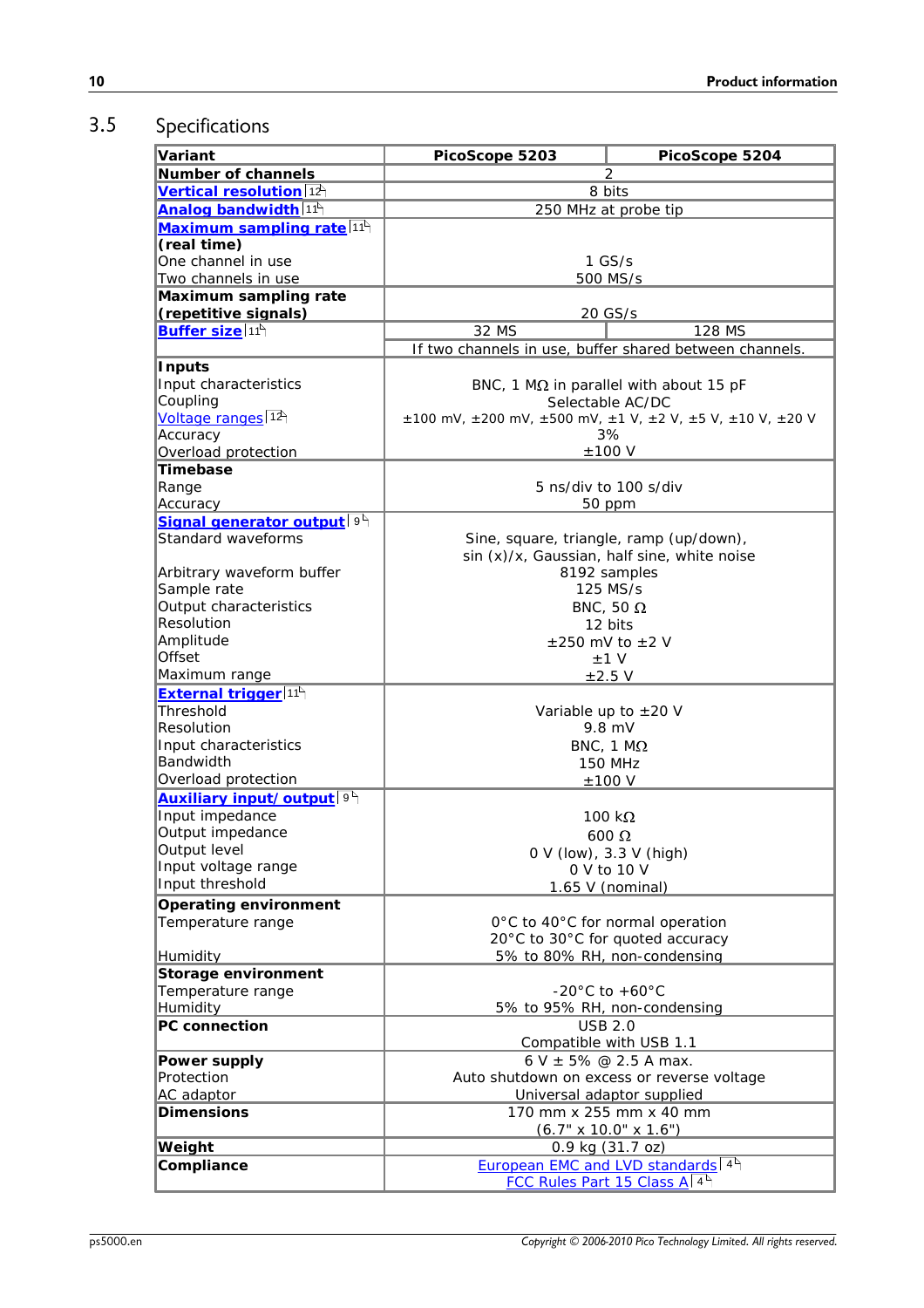### <span id="page-14-0"></span>4 Glossary

**AC/DC switch.** To switch from AC coupling to DC coupling, or vice versa, select AC or DC from the control on the PicoScope toolbar. The AC setting filters out very lowfrequency components of the input signal, including DC, and is suitable for viewing small AC signals superimposed on a DC or slowly changing offset. In this mode you can measure the peak-to-peak amplitude of an AC signal but not its absolute value. Use the DC setting for measuring the absolute value of a signal.

<span id="page-14-4"></span>**Analog bandwidth.** The input frequency at which the measured signal amplitude is 3 decibels below the true signal amplitude.

<span id="page-14-6"></span>**Buffer size.** The size of the oscilloscope buffer memory, measured in samples. The buffer allows the oscilloscope to sample data faster than it can transfer it to the computer.

**Device Manager.** Device Manager is a Windows program that displays the current hardware configuration of your computer. On Windows XP or Vista, right-click on 'My Computer,' choose 'Properties', then click the 'Hardware' tab and the 'Device Manager' button.

**Driver.** A program that controls a piece of hardware. The driver for the PicoScope 5000 Series PC Oscilloscopes is supplied in the form of a 32-bit Windows DLL, ps5000.dll. This is used by the PicoScope software, and by user-designed applications, to control the oscilloscopes.

**ETS.** Equivalent Time Sampling. Constructs a picture of a repetitive signal by accumulating information over many similar wave cycles. This allows the oscilloscope to create a composite cycle that has more samples, and therefore better time resolution, than a single cycle. Note: cannot be used for one-shot signals.

<span id="page-14-3"></span>**External trigger.** The BNC socket marked **EXT** on the PicoScope 5000 Series PC Oscilloscopes. It can be used as a trigger input.

<span id="page-14-5"></span>**Maximum sampling rate.** A figure indicating the maximum number of samples the oscilloscope can acquire per second. The higher the sampling rate of the oscilloscope, the more accurate the representation of the high-frequency details in a fast signal. "GS/s" is an abbreviation for gigasamples (1,000,000,000 samples) per second.

<span id="page-14-7"></span>**Oversampling.** Oversampling is taking measurements more frequently than the requested sample rate, and then combining them to produce the required number of samples. If, as is usually the case, the signal contains a small amount of noise, this technique can increase the effective <u>vertical resolution</u>|12 of the oscilloscope.

**PC Oscilloscope.** A virtual instrument formed by connecting a PicoScope 5000 Series scope unit to a computer running the PicoScope software.

<span id="page-14-1"></span>**PicoScope 5000 Series.** Pico Technology's fifth generation of PC Oscilloscopes.

<span id="page-14-2"></span>**PicoScope software.** A software product that accompanies all Pico PC Oscilloscopes. It turns your PC into an oscilloscope, spectrum analyser, and meter display.

**Signal generator.** Generates a waveform and outputs it on the BNC socket marked **Signal Out** on the oscilloscope. This output can be used to drive a test signal through a BNC cable into one of the scope's input channels. The PicoScope software and the API allow the generator to output regular waveforms, such as sine and square waves, or arbitrary waveforms defined by the user.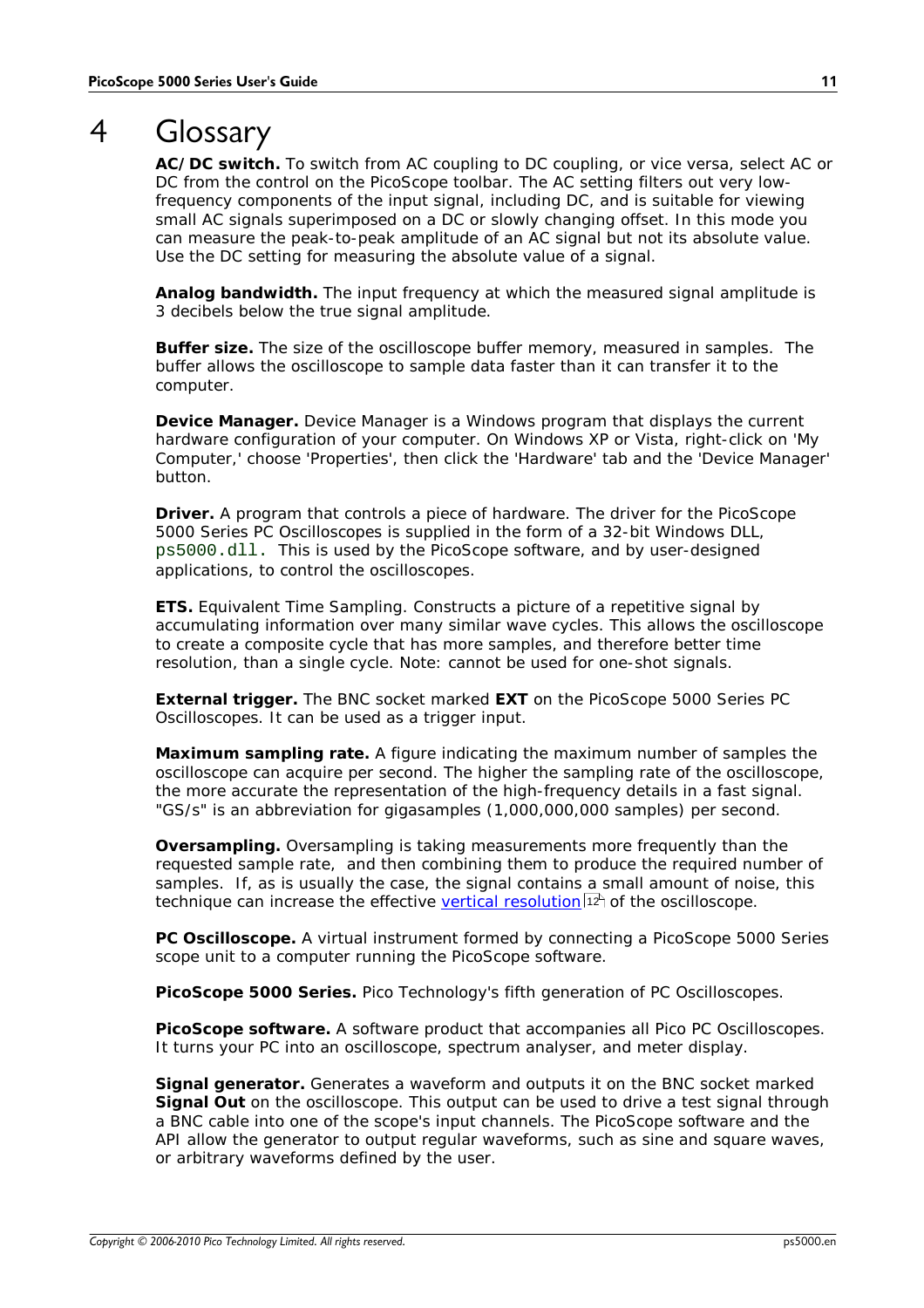**Timebase.** The timebase controls the time interval that each horizontal division of a scope view represents. There are ten divisions across the scope view, so the total time across the view is ten times the timebase per division.

**Trigger bandwidth.** The external trigger input is less sensitive to very highfrequency input signals than to low-frequency signals. The trigger bandwidth is the frequency at which a trigger signal will be attenuated by 3 decibels.

**USB 1.1.** Universal Serial Bus (Full Speed). This is a standard port used to connect external devices to PCs. A typical USB 1.1 port supports a data transfer rate of 12 megabits per second, so is much faster than an RS232 COM port.

<span id="page-15-0"></span>**USB 2.0.** Universal Serial Bus (High Speed). This is a standard port used to connect external devices to PCs. A typical USB 2.0 port supports a data transfer rate 40 times faster than USB 1.1 when used with a USB 2.0 device, but can also be used with USB 1.1 devices.

<span id="page-15-1"></span>**Vertical resolution.** A value, in bits, indicating the precision with which the oscilloscope converts input voltages to digital values. <u>[Oversampling](#page-14-7)</u>|1<sup>A</sup> (see above) can improve the effective vertical resolution.

<span id="page-15-2"></span>**Voltage range.** The range of input voltages that the oscilloscope can measure. For example, a voltage range of  $\pm 100$  mV means that the oscilloscope can measure voltages between -100 mV and +100 mV. Input voltages outside this range will not damage the instrument as long as they remain within the protection limits of  $\pm 100$  V.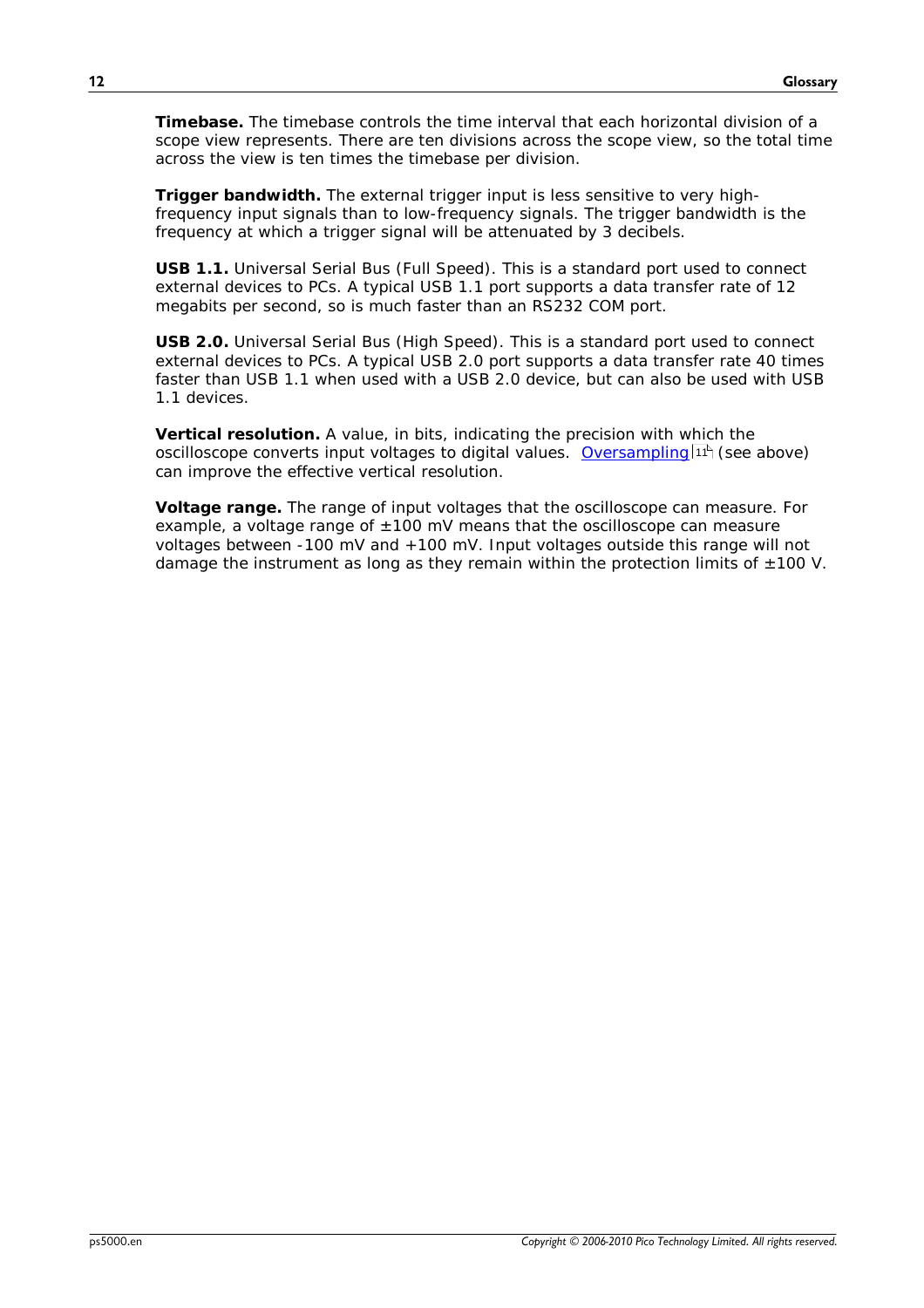### Index

# A

Accuracy 10 Analog bandwidth 10 Arbitrary waveform generator 9 AUXIO connector 8, 9, 10

### B<sub>a</sub>

Bandwidth (analog) 10 BNC connector 8 Buffers size 10

### C

Calibration 3 CE notice 4 Company information 5 Compliance 10 Connections 8 Contact details 5

# D<sub>a</sub>

Dimensions 10 Disk space 6

### E

EMC Directive 4 External trigger 8, 10

### F<sub>rank</sub>

FCC notice 4

### G

Grounding 3

#### I

Input range, maximum 3, 10 Inputs 10 Installation 7

### L

LED 8 Low Voltage Directive 4

### M

Mains voltages 3

### O

Operating environment 10 Operating system 6 Oscilloscope probe 8 Outputs 10 Overload protection 10

### P<sub>p</sub>

PC connection 10 Pico Technical Support 5 PicoScope 5000 Series 1 PicoScope software 7 Power socket 8 Power supply 10 Processor 6

### R<sub>a</sub>

Repairs 3 Resolution, vertical 10

### S

Safety symbols 3 warning 3, 4 Sampling rate 10 Scope probe 8 Signal generator 8, 10 output 9 Signal Out connector 9 Software licence conditions 4 Specifications 10 Storage environment 10 System memory 6 System requirements 6

### T<sub>a</sub>

Technical support 5 Test equipment 3 Trademarks 5 **Trigger** bandwidth 10 external 8, 10 input 9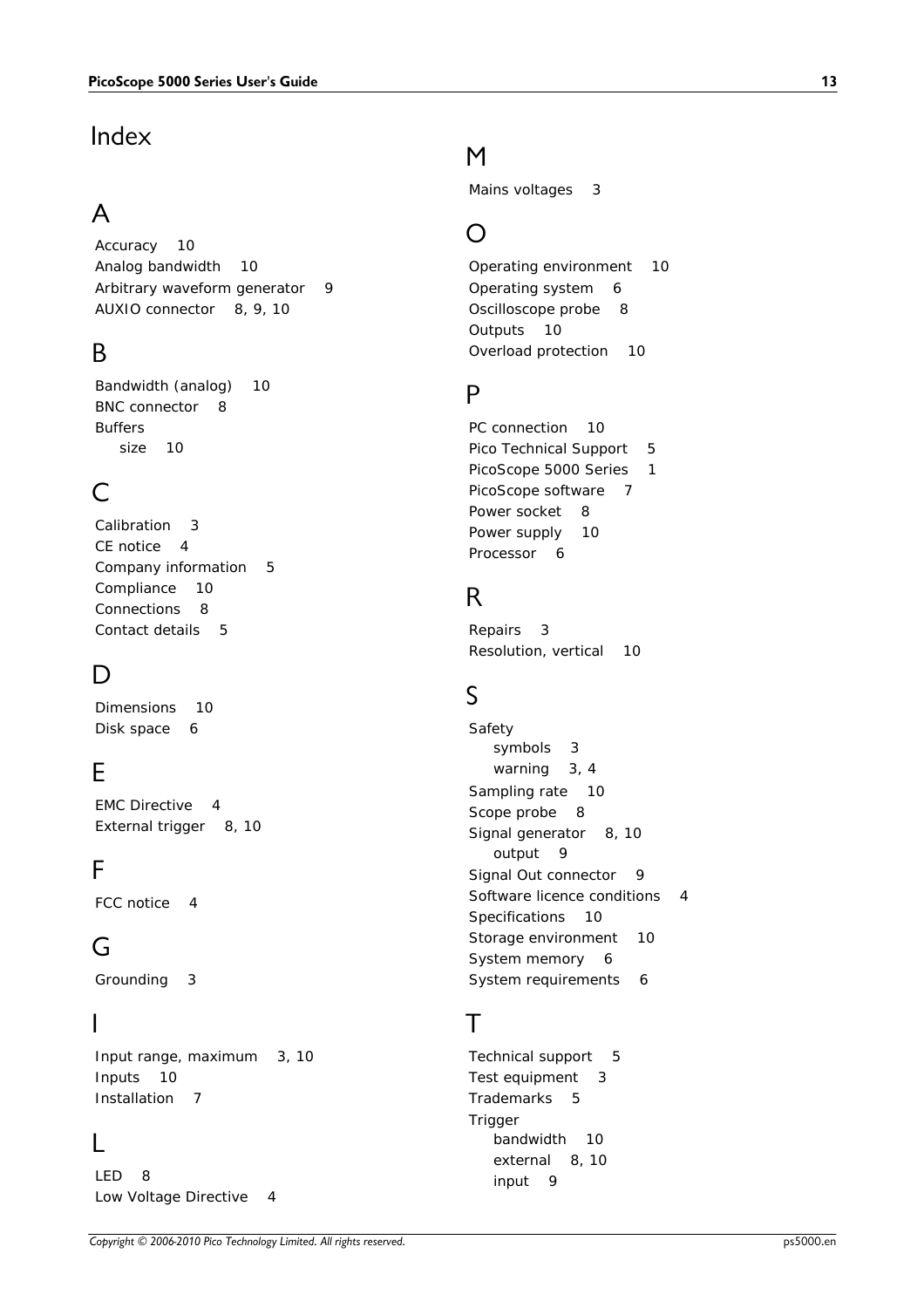# U

USB 6 changing ports 7

### V

Vertical resolution 10 Voltage ranges 10

### W

Warranty 5 Weight 10 Windows, Microsoft 6